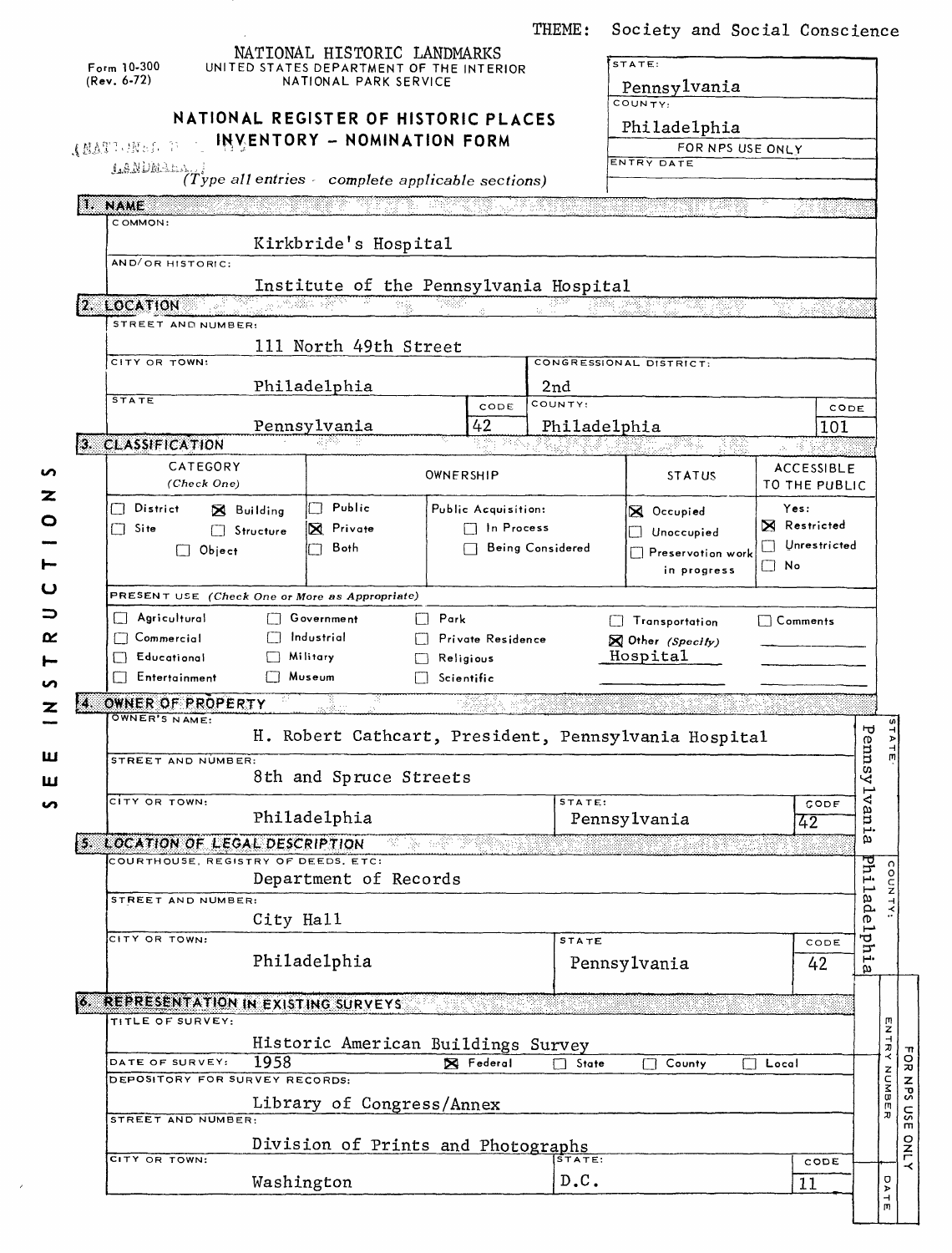| 17. | DESCRIPTION |           |               |           | AM STAR      |       | $\mathcal{L}^{\text{loc}}_{\text{loc}}$ |  |
|-----|-------------|-----------|---------------|-----------|--------------|-------|-----------------------------------------|--|
|     |             |           |               |           | (Check One)  |       |                                         |  |
|     |             | Excellent | <b>X</b> Good | Fair      | Deteriorated | Ruins | Unexposed                               |  |
|     | CONDITION   |           | (Check One)   |           |              |       | (Check One)                             |  |
|     |             | X Altered |               | Unaltered |              | Moved | <b>X</b> Original Site                  |  |

DESCRIBE THE PRESENT AND ORIGINAL (if **known)** PHYSICAL APPEARANCE

The construction of the Institute of the Pennsylvania Hospital was begun in 1854 and completed in 1859. Once surrounded by 130 acres of grounds it is now contained in approximately 27 acres bounded on the North and South by Haverford Avenue and Market Street, and on the East and West by 48th and 49th Streets respectively. Built of stone and brick, the hospital was laid out, as Kirkbride expressed, "in echeolons."<sup>1</sup> A large rectangular building,  $3\frac{1}{2}$  stories tall, with gable roof and central dome, and a 2 story pedimented portico on its western facade, provided the central focus of the hospital and also housed its administrative offices. Extending from the center of this building to the north and south are two symmetrical wings about 250' long, 3 stories tall with gable roofs and ventilation cupolas at their furthermost termini. These wings were in turn connected to another pair, which extended to the east approximately 230', paralleling each other, and of the same general appearance. At each terminus of the these rear wings was a final E-shaped wing which extended out approximately 250'. The north E wing housed troublesome patients, and the south E wing has since been removed. No wings are exactly in line, thus allowing fresh air to reach each wing on all four sides. Each of the patients' rooms in the wings had its own fresh air duct, the air being driven in from the towers at the terminus of each wing. There were 16 wards in the hospital, one for each of 16 distinct classes of patients, and each ward had its won parlor, dining room, and bathroom. Outside, there were gardens, shops, and walks for the patients.

The hospital has continued to expand, and many new buildings have been added. Two additions have been made to the original structure. The auditorium on the northern side of the north wing which runs east to west is one addition, the other is the wing which extends back from the present entrance building (built in 1929) and connects with the northern extension off the original central building. The land to the north of the original structure is now occupied by a series of maintenance and hospital buildings constructed in 1929 and 1959. The grounds to the south and east are still open. The interior of the original structure has been altered as well. The 22' high ceilings have been lowered, many of the halls have been interrupted by partitions, and most of the patients' rooms are now converted into offices. Portions of the hospital are no longer in use. The ventilation towers are sealed shut, and the ductways in the attics are no longer in use.

## BOUNDARIES

Beginning at the NW corner of the intersection of Market and 48th Streets, proceed North along the west curb of 48th Street approximately 1000' to the SW corner of the intersection of 48th Street and Haverford Avenue, thence West along the south curb of Haverford Avenue approximately 900' to the SE corner of the intersection of Haverford Avenue and 49th Street, (continued)

I Dr. Thomas Kirkbride, On Hospitals (Philadelphia, 1880).

 $\mathbf{\pi}$  $\blacksquare$ z **i**  $\rightarrow$  $\overline{\bm{x}}$  $\equiv$  $\Omega$  $\overline{+}$  $\circ$  $\overline{\mathbf{z}}$ S

 $\mathbf{v}$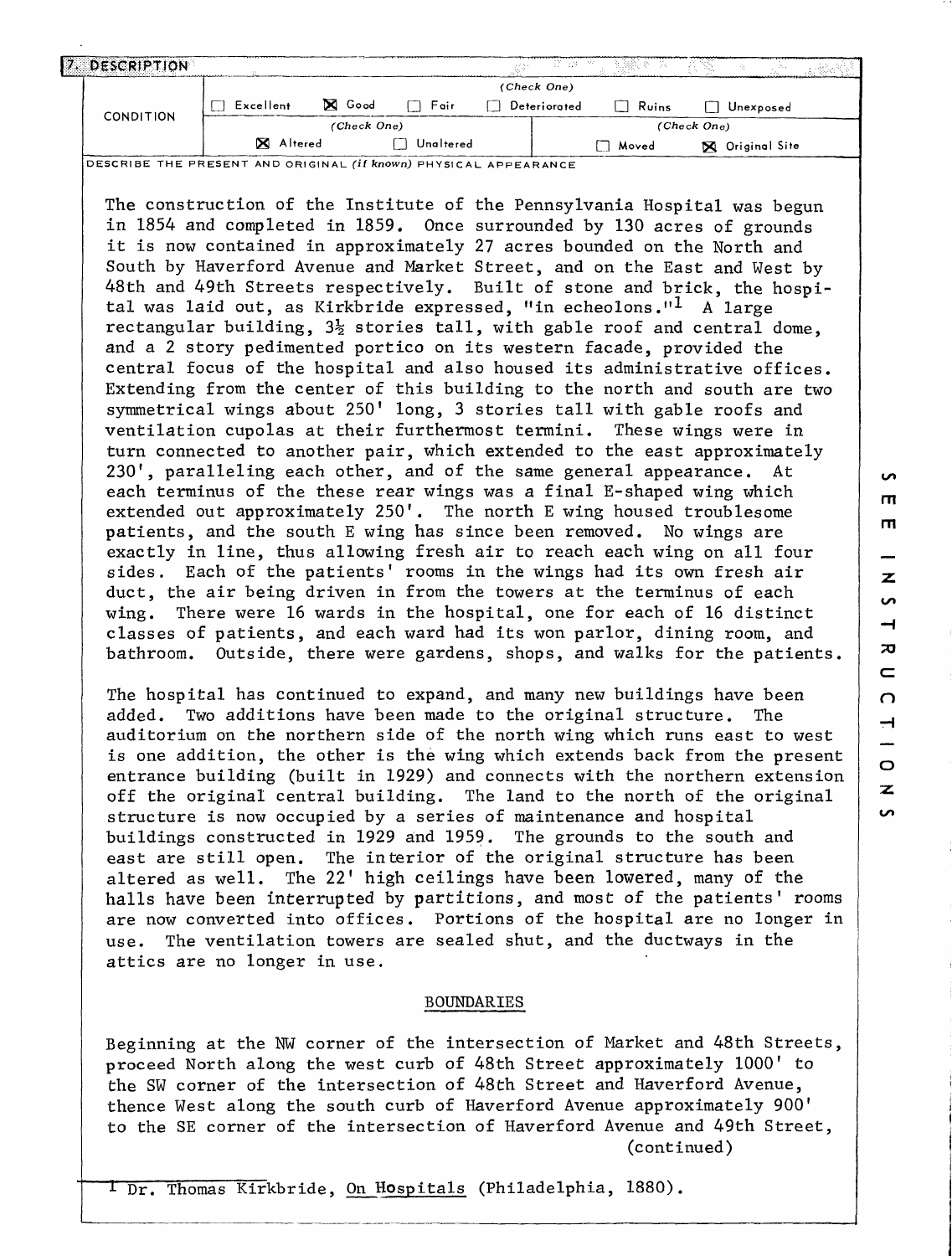| PERIOD (Check One or More as Appropriate)                |              |                           |                 |
|----------------------------------------------------------|--------------|---------------------------|-----------------|
| Pre-Columbian!                                           | 16th Century | 18th Century              | 20th Century    |
| 15th Century                                             | 17th Century | 19th Century<br>$\bowtie$ |                 |
| SPECIFIC DATE(S) (If Applicable and Known)               | 1859         |                           |                 |
| AREAS OF SIGNIFICANCE (Check One or More as Appropriate) |              |                           |                 |
| Abor iginal                                              | Education    | Political                 | Urban Planning  |
| Prehistoric                                              | Engineering  | Religion/Phi-             | Other (Specify) |
| Historic                                                 | Industry     | losophy                   |                 |
| Agriculture                                              | Invention    | Science                   |                 |
| Architecture                                             | Landscape    | Sculpture                 |                 |
| Art                                                      | Architecture | X Social/Human-           |                 |
| Commerce                                                 | Literature   | itarian                   |                 |
| Communications                                           | Military     | Theater                   |                 |
| Conservation                                             | Music        | Transportation            |                 |

**TATEMENT OF SIGNIFICANCE**

The movement to improve the treatment of the insane during the nineteenth century is an outstanding chapter in the history of American social and humanitarian developments. Dr. Thomas Story Kirkbride occupies a prominent position in that story, for he built a hospital for the mentally ill in Philadelphia prior to the Civil War that influenced the construction of similar institutions in thirty-one other states. Furthermore, the concept behind Kirkbride's hospital, that the insane should be treated with the same personal consideration as other ill people, motivated a new understanding of, and regard for the mentally ill.

His hospital, constructed from 1856-59 at 49th and Market Streets in Philadelphia, introduced many innovations for the day, primarily in terms of spaciousness, airiness, and light. The hospital was composed primarily of wings extending off from the main central building. Despite modern additions, the original structure remains much as it was when built.

## HISTORY

Thomas Story Kirkbride apparently desired a career in medicine from early youth. Born on July 31, 1809, he began a study of medicine under a Dr. Nicholas Belleville, of Trenton, New Jersey, when he was eighteen. One year later, he entered the Pennsylvania Hospital, in 1828, to study, and received his degree in 1832.

Although not primarily interested in psychiatry during his training, Kirkbride gained some experience then concerning the insane. While studying under Dr. Belleville, he read and was impressed with Benjamin Rush's volume, Rush on the Mind. Between 1812 and 1880, Rush's volume constituted the only American book on the subject that stemmed from psychiatric work in the United States. From it, Kirkbride learned that the considerate treatment of insane people could be effective, much more so than the generally barbaric mode of treatment then current. Before starting his residence at the Pennsylvania Hospital in 1833, he spent some time as a resident physician at the Friends' Asylum at Frankford, now a part of Philadelphia, and participated in the advanced techniques of treatment followed there. Once he had begun his residency, he again came into contact with the insane, and while at the Pennsylvania Hospital again treated them with personal concern and interest. (continued)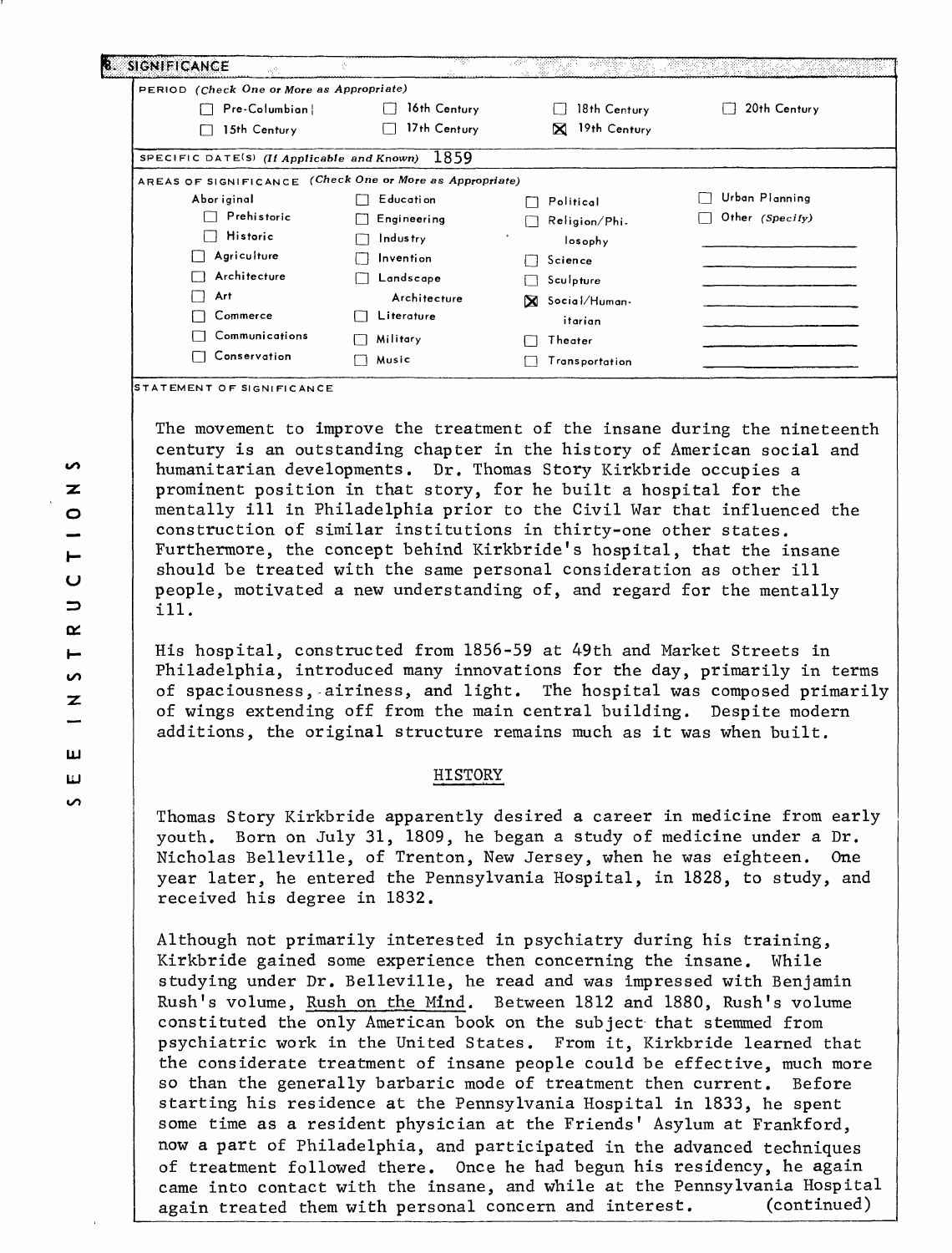|                                      | 9. MAJOR BIBLIOGRAPHICAL REFERENCES                                                                                                                                                                                                                                                                                                  |              |      |                                                                                    |                                                                   |        |
|--------------------------------------|--------------------------------------------------------------------------------------------------------------------------------------------------------------------------------------------------------------------------------------------------------------------------------------------------------------------------------------|--------------|------|------------------------------------------------------------------------------------|-------------------------------------------------------------------|--------|
|                                      |                                                                                                                                                                                                                                                                                                                                      |              |      | Earl D. Bond, Dr. Kirkbride and His Mental Hospital (Philadelphia, 1947), p.       |                                                                   |        |
|                                      | $160 - 161$ .                                                                                                                                                                                                                                                                                                                        |              |      | 3, 14, 16, 19, 24-25, 39, 31, 35, 38-40, 60, 63, 85, 97-100, 102, 121,             |                                                                   |        |
|                                      |                                                                                                                                                                                                                                                                                                                                      |              |      | Thomas S. Kirkbride, On The Construction. Of Hospitals For The Insane              |                                                                   |        |
|                                      | (Philadelphia, 1880), p. 2, 52-53, 187, 300.                                                                                                                                                                                                                                                                                         |              |      |                                                                                    |                                                                   |        |
|                                      |                                                                                                                                                                                                                                                                                                                                      |              |      |                                                                                    |                                                                   |        |
|                                      |                                                                                                                                                                                                                                                                                                                                      |              |      |                                                                                    |                                                                   |        |
|                                      |                                                                                                                                                                                                                                                                                                                                      |              |      |                                                                                    |                                                                   |        |
|                                      |                                                                                                                                                                                                                                                                                                                                      |              |      |                                                                                    |                                                                   |        |
|                                      | 10. GEOGRAPHICAL DATA                                                                                                                                                                                                                                                                                                                | 25.          |      |                                                                                    |                                                                   |        |
|                                      | LATITUDE AND LONGITUDE COORDINATES                                                                                                                                                                                                                                                                                                   |              |      |                                                                                    | LATITUDE AND LONGITUDE COORDINATES                                |        |
|                                      | DEFINING A RECTANGLE LOCATING THE PROPERTY                                                                                                                                                                                                                                                                                           |              |      | O<br>R                                                                             | DEFINING THE CENTER POINT OF A PROPERTY<br>OF LESS THAN TFN ACRES |        |
| CORNER                               | LATITUDE                                                                                                                                                                                                                                                                                                                             | LONGITUDE    |      | LATITUDE                                                                           | LONGITUDE                                                         |        |
| <b>NW</b>                            | Degrees Minutes Seconds   Degrees Minutes Seconds<br>UTMº 18.4812.10:4423560                                                                                                                                                                                                                                                         |              |      | Degrees Minutes Seconds                                                            | Degrees Minutes Seconds                                           |        |
| NE                                   | $^{\circ}$ 18.481510. 44234 PO                                                                                                                                                                                                                                                                                                       |              |      |                                                                                    |                                                                   |        |
| SE.                                  | $^{0}$ 18.481440.4423030<br>$^{0}$ 18.481270.4423550                                                                                                                                                                                                                                                                                 |              |      |                                                                                    |                                                                   |        |
| <b>SW</b>                            | APPROXIMATE ACREAGE OF NOMINATED PROPERTY:                                                                                                                                                                                                                                                                                           |              |      |                                                                                    |                                                                   |        |
|                                      |                                                                                                                                                                                                                                                                                                                                      |              |      | LIST ALL STATES AND COUNTIES FOR PROPERTIES OVERLAPPING STATE OR COUNTY BOUNDARIES |                                                                   | n      |
| STATE:                               |                                                                                                                                                                                                                                                                                                                                      |              | CODE | COUNTY                                                                             | CODE                                                              | п      |
|                                      |                                                                                                                                                                                                                                                                                                                                      |              |      |                                                                                    |                                                                   | m      |
| STATE:                               |                                                                                                                                                                                                                                                                                                                                      |              | CODE | COUNTY:                                                                            | CODE                                                              |        |
| STATE:                               |                                                                                                                                                                                                                                                                                                                                      |              | CODE | COUNTY:                                                                            | CODE                                                              | z<br>ທ |
| STATE:                               |                                                                                                                                                                                                                                                                                                                                      |              | CODE | COUNTY:                                                                            | CODE                                                              | ⊣      |
|                                      |                                                                                                                                                                                                                                                                                                                                      |              |      |                                                                                    |                                                                   |        |
|                                      |                                                                                                                                                                                                                                                                                                                                      |              |      |                                                                                    |                                                                   |        |
|                                      |                                                                                                                                                                                                                                                                                                                                      |              |      |                                                                                    |                                                                   | ᇧ      |
|                                      | <b>II. FORM PREPARED BY</b>                                                                                                                                                                                                                                                                                                          |              |      |                                                                                    |                                                                   | c      |
|                                      |                                                                                                                                                                                                                                                                                                                                      |              |      | NAME AND TITLE: Richard E. Greenwood, Historian, prepared in conjunction with      |                                                                   | n      |
|                                      |                                                                                                                                                                                                                                                                                                                                      |              |      | form #10-317 prepared by S. S. Bradford, Staff Historian, 3/24/65                  | DATE                                                              |        |
|                                      | Historic Sites Survey                                                                                                                                                                                                                                                                                                                |              |      |                                                                                    | 8/8/74                                                            |        |
|                                      | STREET AND NUMBER:                                                                                                                                                                                                                                                                                                                   |              |      |                                                                                    |                                                                   | O      |
|                                      | 1100 L Street                                                                                                                                                                                                                                                                                                                        |              |      |                                                                                    |                                                                   |        |
|                                      |                                                                                                                                                                                                                                                                                                                                      |              |      | STATE                                                                              | CODE                                                              |        |
|                                      | Washington                                                                                                                                                                                                                                                                                                                           |              |      | D.C.                                                                               | 11                                                                |        |
|                                      | 12. STATE LIAISON OFFICER CERTIFICATION                                                                                                                                                                                                                                                                                              |              |      | NATIONAL REGISTER VERIFICATION                                                     |                                                                   |        |
|                                      |                                                                                                                                                                                                                                                                                                                                      |              |      |                                                                                    |                                                                   |        |
|                                      | As the designated State Liaison Officer for the Na-                                                                                                                                                                                                                                                                                  |              |      | I hereby certify that this property is included in the                             |                                                                   |        |
|                                      | tional Historic Preservation Act of 1966 (Public Law                                                                                                                                                                                                                                                                                 |              |      | National Register.                                                                 |                                                                   |        |
|                                      | 89-665). I hereby nominate this property for inclusion                                                                                                                                                                                                                                                                               |              |      |                                                                                    |                                                                   |        |
|                                      | in the National Register and certify that it has been                                                                                                                                                                                                                                                                                |              |      |                                                                                    |                                                                   |        |
|                                      | evaluated according to the criteria and procedures set<br>forth by the National Park Service. The recommended                                                                                                                                                                                                                        |              |      |                                                                                    | Londrock                                                          |        |
|                                      | level of significance of this nomination is:                                                                                                                                                                                                                                                                                         |              |      | Director, Office of Archeology                                                     | and Historic Preservation                                         |        |
|                                      | State $\Box$<br>National $\Box$                                                                                                                                                                                                                                                                                                      | Local $\Box$ |      |                                                                                    |                                                                   | dale   |
|                                      |                                                                                                                                                                                                                                                                                                                                      |              |      |                                                                                    | Equaldry Co. t. Al:                                               |        |
|                                      | $\left(\mathbb{M}^p\mathbb{H}\right),\{\mathbf{r},\mathbf{r},\cdots,\mathbf{r}\}$                                                                                                                                                                                                                                                    |              |      | $Date_$                                                                            |                                                                   |        |
| $Name \_$                            | 444.0                                                                                                                                                                                                                                                                                                                                |              |      | ATTEST:                                                                            | Chief, Cint. $\xi$                                                | dalle  |
| <b>ORGANIZATION</b><br>CITY OR TOWN: |                                                                                                                                                                                                                                                                                                                                      |              |      |                                                                                    | Arch. Sarveys                                                     |        |
|                                      | $\label{eq:2.1} \left(\sum_{i=1}^n\sum_{j=1}^{n-1}\sum_{k=1}^{n-1}\sum_{j=1}^{n-k}e^{i\pi\sum_{j=1}^{n-k}e^{i\pi\sum_{j=1}^{n-k}e^{i\pi\sum_{j=1}^{n-k}e^{i\pi\sum_{j=1}^{n-k}e^{i\pi\sum_{j=1}^{n-k}e^{i\pi\sum_{j=1}^{n-k}e^{i\pi\sum_{j=1}^{n-k}e^{i\pi\sum_{j=1}^{n-k}e^{i\pi\sum_{j=1}^{n-k}e^{i\pi\sum_{j=1}^{n-k}e^{i\pi\sum$ |              |      |                                                                                    |                                                                   |        |
| Title                                | <u>ang Salara</u>                                                                                                                                                                                                                                                                                                                    |              |      |                                                                                    |                                                                   |        |
|                                      |                                                                                                                                                                                                                                                                                                                                      |              |      | Keeper of The                                                                      |                                                                   |        |
| Date                                 | and the company                                                                                                                                                                                                                                                                                                                      |              |      | Date                                                                               | Director, O.                                                      | datb   |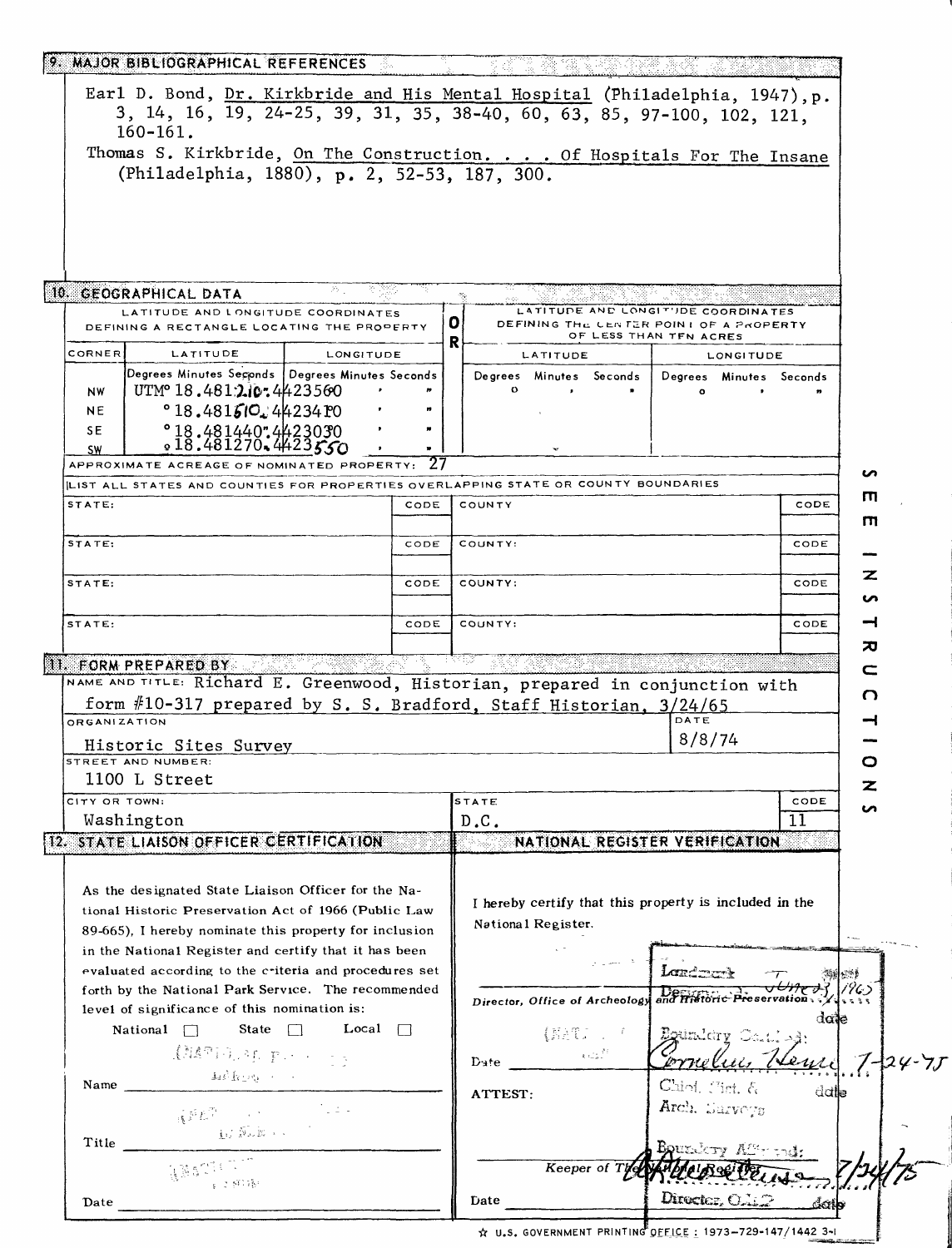| Form 10-300a         | UNITED STATES DEPARTMENT OF THE INTERIOR | <b>STATE</b>        |                  |
|----------------------|------------------------------------------|---------------------|------------------|
| (July 1969)          | NATIONAL PARK SERVICE                    | Pennsylvania        |                  |
|                      | NATIONAL REGISTER OF HISTORIC PLACES     | Ι COUNTY            |                  |
|                      | INVENTORY - NOMINATION FORM              | Philadelphia        |                  |
|                      | (FAILBAG Fine ald)                       |                     | FOR NPS USE ONLY |
| LANDMARKS)           | (Continuation Sheet)                     | <b>ENTRY NUMBER</b> | DATE             |
|                      |                                          |                     |                  |
| (Number all entries) |                                          |                     |                  |

7. Description: (1) Kirkbride's Hospital

thence South along the east curb of 49th Street approximately 1200' to the NE corner of the intersection of 49th Street and Market Street, thence East along the north curb of Market Street approximately 500' to the point of origin. These boundaries enclose the western end of the original hospital grounds, now the full extent of the hospital grounds, the original hospital building with its two post-historic additions, and the four other post-historic hospital structures. The post-historic structures are not contributory to the national significance of the landmark.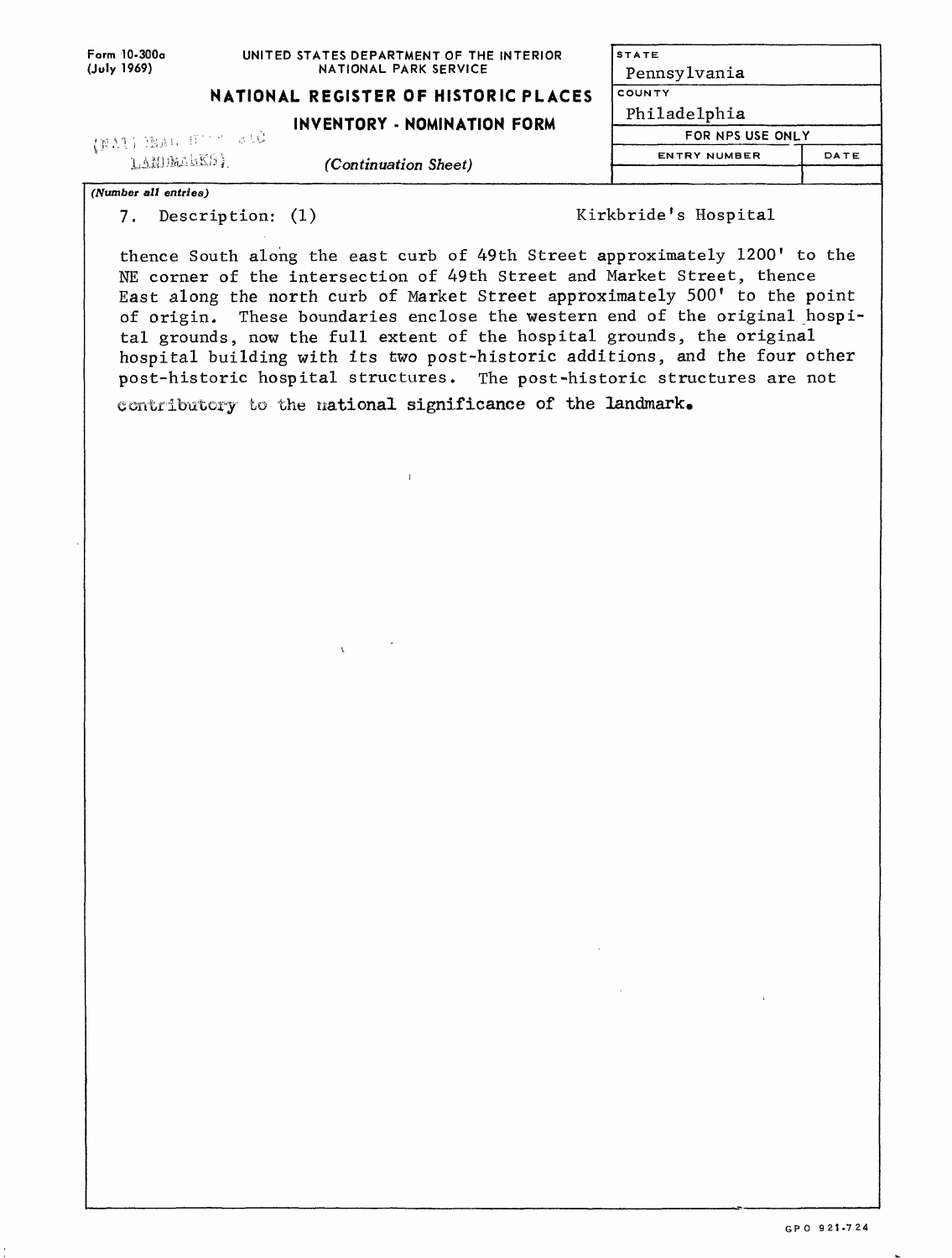| UNITED STATES DEPARTMENT OF THE INTERIOR |  |
|------------------------------------------|--|
| NATIONAL PARK SERVICE                    |  |

**STATE** Pennsylvania

|  | NATIONAL REGISTER OF HISTORIC PLACES | ΙςουΝτγ |
|--|--------------------------------------|---------|

| (刺説! 写真の 五戸                         | INVENTORY - NOMINATION FORM |                     | FOR NPS USE ONLY |
|-------------------------------------|-----------------------------|---------------------|------------------|
| (Continuation Sheet)<br>LANDERRESS. |                             | <b>ENTRY NUMBER</b> | DATE             |
| (Number all entries)                |                             |                     |                  |

8. Statement of Significance: (1)

Form 10-300o **(July 1969)**

Kirkbride's Hospital

Upon completing his residency, Kirkbride established his own office and concentrated on what had been his main preoccupation, surgery. Between 1835 and 1840, he maintained his own practice. But when offered the superintendency of a new hospital for the insane in West Philadelphia, the Pennsylvania Hospital for the Insane, he accepted the job on October 12, 1840.

Seemingly fated to treat the insane, Kirkbride devoted the rest of his life to the mentally ill. Shortly after accepting his new position, Kirkbride visited similar institutions in New York and Massachusetts. He found most stimulating the practices of the Worcester State Hospital in Massachusetts, where in addition to medical treatment, patients received therapeutic treatment. They worked out of doors, in gardens, and could take rides and walk. Upon returning to Philadelphia, the new superintendent brought all of his experience into play. Essentially, his program endeavored to handle the patients as any sick people would be. Furthermore, in order to aid recovery he encouraged them to work in the gardens or shops; he organized a museum and library; and he provided lectures on a variety of subjects. He also sought to discover the causes of insanity, and he began to consider that for

> the most influential causes of mental trouble in adults 'we would have to go back to a defective early education the want of proper parental discipline,' which in  $\ldots$ . (his) mind was always linked to deep parental affection.<sup>1</sup>

The inadequacy of his hospital became of greater and greater concern to Kirkbride as he labored in behalf of the insane over the years. He, therefore, initiated a campaign for a new institution, one which would be based on his philosophy, individual treatment. Finally, on July 7, 1856, the cornerstone for a new'hospital was laid, and by 1859 the structure had been completed.

This new hospital introduced innumerable innovations for its day. And as Dorothea Dix waged her struggle to stimulate the humane treatment of the insane, state after state adopted Kirkbride's basic plan. Those states were helped in that respect by Kirkbride's volume, On the Construction, Organization, and General Arrangements of Hospitals For the Insane With Some Remarks on Insanity and Its Treatment. Published in 1854, and again in 1880, it enjoyed a remarkably influential career.

Even today, the volume is of great interest. There is nothing that is not covered by it as far as the construction and administration of hospitals for the insane are concerned. More important than the practical details, however, is the spirit of the volume. Kirkbride's deep concern for those

<sup>1</sup> Earl D. Bond, Dr. Kirkbride and His Mental Hospital (Philadelphia, 1947), p. 63. (continued)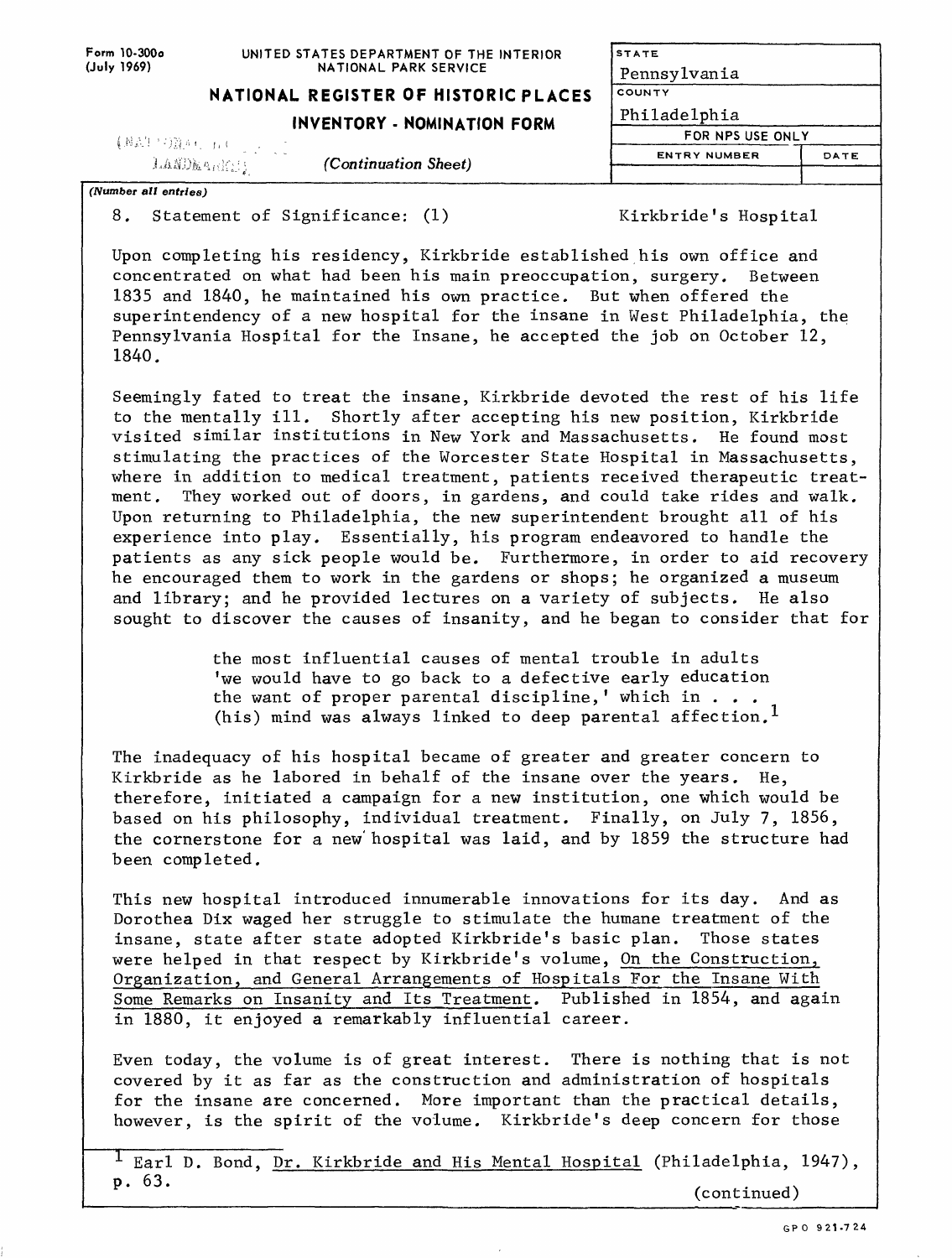| Form 10-300a                                              | UNITED STATES DEPARTMENT OF THE INTERIOR                                                                                                                                                                                                                                                                                                                                                                                                                                                                                                                 | <b>STATE</b>         |      |
|-----------------------------------------------------------|----------------------------------------------------------------------------------------------------------------------------------------------------------------------------------------------------------------------------------------------------------------------------------------------------------------------------------------------------------------------------------------------------------------------------------------------------------------------------------------------------------------------------------------------------------|----------------------|------|
| (July 1969)                                               | NATIONAL PARK SERVICE                                                                                                                                                                                                                                                                                                                                                                                                                                                                                                                                    | Pennsylvania         |      |
|                                                           | NATIONAL REGISTER OF HISTORIC PLACES                                                                                                                                                                                                                                                                                                                                                                                                                                                                                                                     | <b>COUNTY</b>        |      |
|                                                           | INVENTORY - NOMINATION FORM                                                                                                                                                                                                                                                                                                                                                                                                                                                                                                                              | Philadelphia         |      |
| (MATIONAL AISTORIC                                        |                                                                                                                                                                                                                                                                                                                                                                                                                                                                                                                                                          | FOR NPS USE ONLY     |      |
| {aXDMAR&\$}                                               | (Continuation Sheet)                                                                                                                                                                                                                                                                                                                                                                                                                                                                                                                                     | ENTRY NUMBER         | DATE |
|                                                           |                                                                                                                                                                                                                                                                                                                                                                                                                                                                                                                                                          |                      |      |
| (Number all entries)<br>8. Statement of Significance: (2) |                                                                                                                                                                                                                                                                                                                                                                                                                                                                                                                                                          | Kirkbride's Hospital |      |
| sentence reads, in part,                                  | suffering from the tragedy of insanity permeates his book. The first                                                                                                                                                                                                                                                                                                                                                                                                                                                                                     |                      |      |
| citizens, $\ldots$ $\ldots$ <sup>2</sup> ;                | The proper custody and treatment of the insane are now re-<br>cognized as among the duties which every State owes to its                                                                                                                                                                                                                                                                                                                                                                                                                                 |                      |      |
| and the book ends with this sentence.                     |                                                                                                                                                                                                                                                                                                                                                                                                                                                                                                                                                          |                      |      |
|                                                           | It is only by a constant remembrance of the principles of an<br>enlightened religion, and by untiring efforts to elevate, in<br>every rational mode, and character of all these institutions,<br>and by leaving nothing undone to extend and improve their<br>facilities for treatment, that we shall be found practically<br>to adopt that golden maxim which should be seen, or if not<br>seen, at least practiced in hospitals for the insane<br>everywhere, --"all things whatsoever ye would that men should<br>do to you, do ye even so to them."3 |                      |      |
| 2 Kirkbride, On Hospitals, p. 2.<br>3<br>Ibid., 300.      |                                                                                                                                                                                                                                                                                                                                                                                                                                                                                                                                                          |                      |      |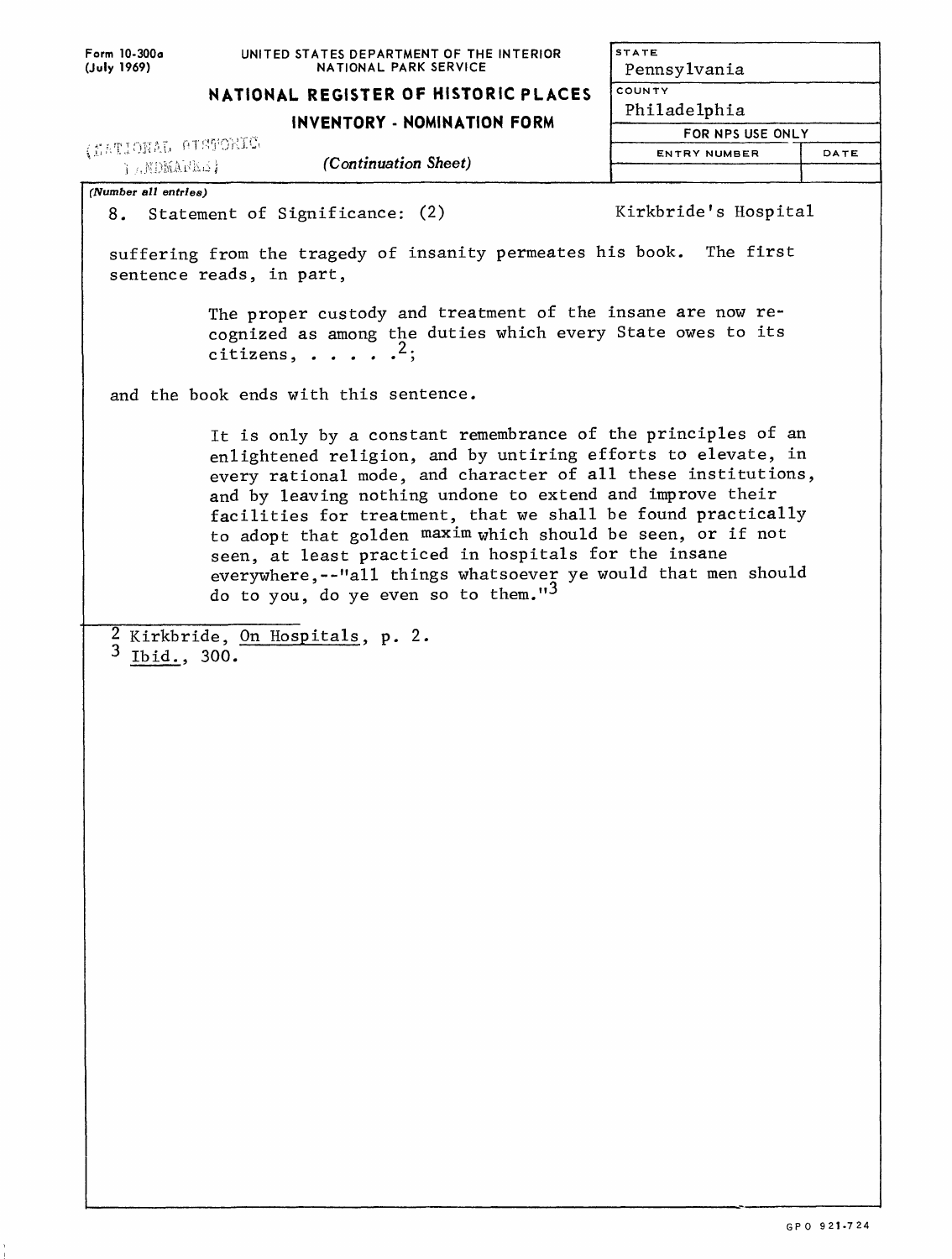